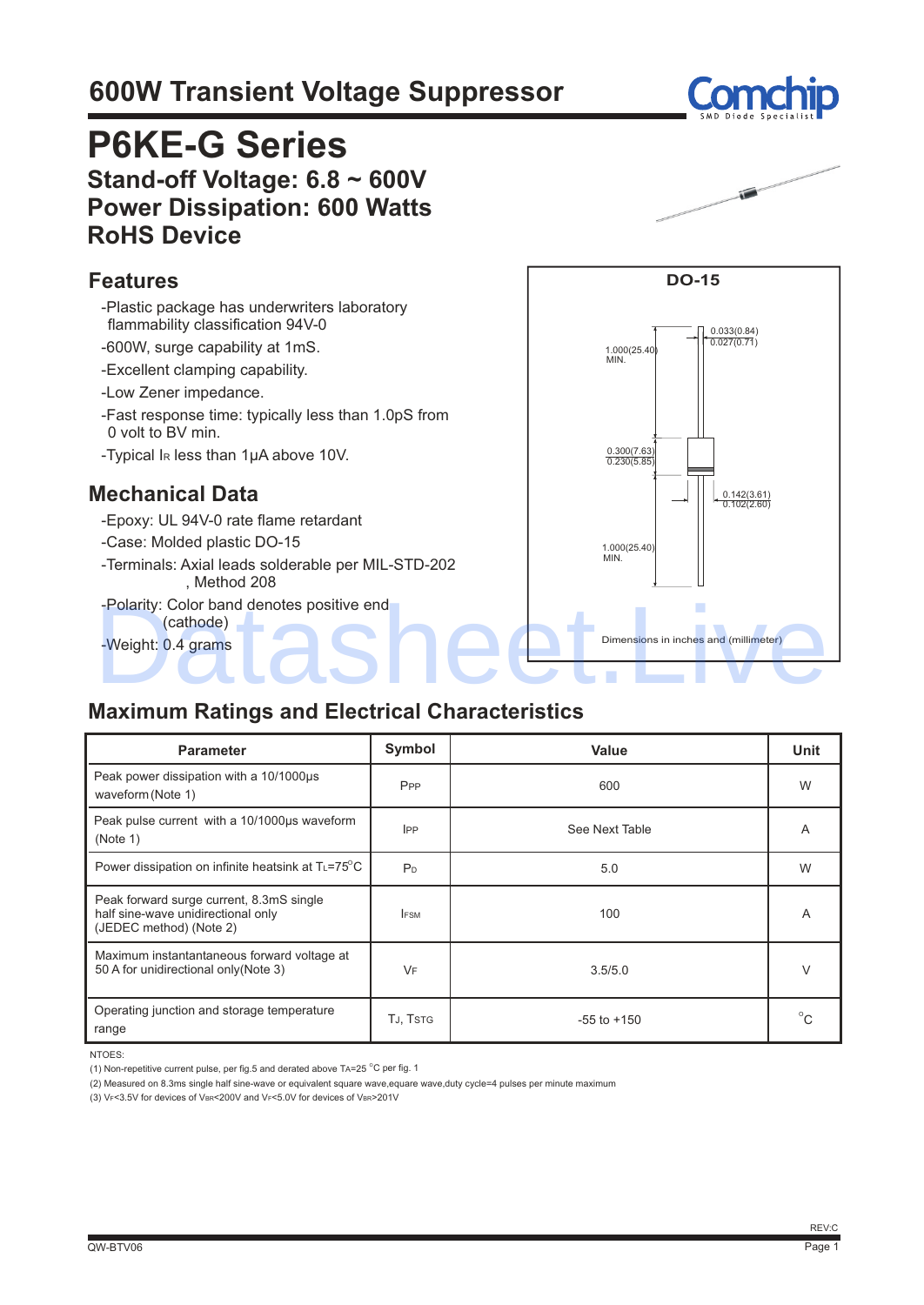

## RATING AND CHARACTERISTIC (P6KE-G Series)

|                 | Part No.         | Absolute Maximum Rating (Ta=25 °C) |          |          | Electrical Characteristics (Ta=25 °C) |             |      | Marking Code. |               |                 |                      |
|-----------------|------------------|------------------------------------|----------|----------|---------------------------------------|-------------|------|---------------|---------------|-----------------|----------------------|
|                 |                  | <b>VRWM</b>                        | VBR Min. | VBR Max. | Iт                                    | <b>IFSM</b> |      | Max. Vc @IPPM | Max. IR @VRWM |                 |                      |
| Uni             | Bi               | (V)                                | (V)      | (V)      | (mA)                                  | (A)@8.3mS   | (V)  | IPPM(A)       | uA            | Uni             | Bi                   |
| P6KE6.8-G       | P6KE6.8C-G       | 5.5                                | 6.12     | 7.48     | 10                                    | 100         | 10.8 | 55.56         | 1000          | P6KE6.8         | <b>P6KE6.8C</b>      |
| P6KE6.8A-G      | P6KE6.8CA-G      | 5.8                                | 6.45     | 7.14     | 10                                    | 100         | 10.5 | 57.14         | 1000          | <b>P6KE6.8A</b> | P6KE6.8CA            |
| P6KE7.5-G       | P6KE7.5C-G       | 6.1                                | 6.75     | 8.25     | 10                                    | 100         | 11.7 | 51.28         | 500           | P6KE7.5         | <b>P6KE7.5C</b>      |
| P6KE7.5A-G      | P6KE7.5CA-G      | 6.4                                | 7.13     | 7.88     | 10                                    | 100         | 11.3 | 53.10         | 500           | <b>P6KE7.5A</b> | P6KE7.5CA            |
| P6KE8.2-G       | P6KE8.2C-G       | 6.6                                | 7.38     | 9.02     | 10                                    | 100         | 12.5 | 48.00         | 200           | P6KE8.2         | P6KE8.2C             |
| P6KE8.2A-G      | P6KE8.2CA-G      | 7.0                                | 7.79     | 8.61     | 10                                    | 100         | 12.1 | 49.59         | 200           |                 | P6KE8.2A   P6KE8.2CA |
| P6KE9.1-G       | P6KE9.1C-G       | 7.4                                | 8.19     | 10.01    | 1.0                                   | 100         | 13.8 | 43.48         | 50            | P6KE9.1         | P6KE9.1C             |
| P6KE9.1A-G      | P6KE9.1CA-G      | 7.8                                | 8.65     | 9.56     | 1.0                                   | 100         | 13.4 | 44.78         | 50            |                 | P6KE9.1A P6KE9.1CA   |
| P6KE10-G        | P6KE10C-G        | 8.1                                | 9.00     | 11.00    | 1.0                                   | 100         | 15.0 | 40.00         | 10            | <b>P6KE10</b>   | P6KE10C              |
| P6KE10A-G       | P6KE10CA-G       | 8.6                                | 9.50     | 10.50    | 1.0                                   | 100         | 14.5 | 41.38         | 10            | P6KE10A         | P6KE10CA             |
| P6KE11-G        | <b>P6KE11C-G</b> | 8.9                                | 9.90     | 12.10    | 1.0                                   | 100         | 16.2 | 37.04         | 5             | <b>P6KE11</b>   | P6KE11C              |
| P6KE11A-G       | P6KE11CA-G       | 9.4                                | 10.45    | 11.55    | 1.0                                   | 100         | 15.6 | 38.46         | 5             | P6KE11A         | P6KE11CA             |
| P6KE12-G        | P6KE12C-G        | 9.7                                | 10.80    | 13.20    | 1.0                                   | 100         | 17.3 | 34.68         | 5             | <b>P6KE12</b>   | P4KE12C              |
| P6KE12A-G       | P6KE12CA-G       | 10.2                               | 11.40    | 12.60    | 1.0                                   | 100         | 16.7 | 35.93         | 5             | P6KE12A         | P6KE12CA             |
| P6KE13-G        | P6KE13C-G        | 10.5                               | 11.70    | 14.30    | 1.0                                   | 100         | 19.0 | 31.58         | 5             | <b>P6KE13</b>   | P6KE13C              |
| P6KE13A-G       | P6KE13CA-G       | 11.1                               | 12.35    | 13.65    | 1.0                                   | 100         | 18.2 | 32.97         | 5             | P6KE13A         | P6KE13CA             |
| P6KE15-G        | <b>P6KE15C-G</b> | 12.1                               | 13.50    | 16.50    | 1.0                                   | 100         | 22.0 | 27.27         | 5             | <b>P6KE15</b>   | P6KE15C              |
| P6KE15A-G       | P6KE15CA-G       | 12.8                               | 14.25    | 15.75    | 1.0                                   | 100         | 21.2 | 28.30         | 5             | P6KE15A         | P6KE15CA             |
| P6KE16-G        | P6KE16C-G        | 12.9                               | 14.40    | 17.60    | 1.0                                   | 100         | 23.5 | 25.53         | 5             | <b>P6KE16</b>   | P6KE16C              |
| P6KE16A-G       | P6KE16CA-G       | 13.6                               | 15.20    | 16.80    | 1.0                                   | 100         | 22.5 | 26.67         | 5             | P6KE16A         | P6KE16CA             |
| P6KE18-G        | <b>P6KE18C-G</b> | 14.5                               | 16.20    | 19.80    | 1.0                                   | 100         | 26.5 | 22.64         | 5             | P6KE18          | P6KE18C              |
| P6KE18A-G       | P6KE18CA-G       | 15.3                               | 17.10    | 18.90    | 1.0                                   | 100         | 25.2 | 23.81         | 5             | P6KE18A         | P6KE18CA             |
| P6KE20-G        | P6KE20C-G        | 16.2                               | 18.00    | 22.00    | 1.0                                   | 100         | 29.1 | 20.62         | 5             | <b>P6KE20</b>   | P6KE20C              |
| P6KE20A-G       | P6KE20CA-G       | 17.1                               | 19.00    | 21.00    | 1.0                                   | 100         | 27.7 | 21.66         | 5             | P6KE20A         | P6KE20CA             |
| P6KE22-G        | P6KE22C-G        | 17.8                               | 19.80    | 24.20    | 1.0                                   | 100         | 31.9 | 18.81         | 5             | <b>P6KE22</b>   | P6KE22C              |
| P6KE22A-G       | P6KE22CA-G       | 18.8                               | 20.90    | 23.10    | 1.0                                   | 100         | 30.6 | 19.61         | 5             | P6KE22A         | P6KE22CA             |
| P6KE24-G        | P6KE24C-G        | 19.4                               | 21.60    | 26.40    | 1.0                                   | 100         | 34.7 | 17.29         | 5             | <b>P6KE24</b>   | P6KE24C              |
| P6KE24A-G       | P6KE24CA-G       | 20.5                               | 22.80    | 25.20    | 1.0                                   | 100         | 33.2 | 18.07         | 5             | P6KE24A         | P6KE24CA             |
| <b>P6KE27-G</b> | P6KE27C-G        | 21.8                               | 24.30    | 29.70    | 1.0                                   | 100         | 39.1 | 15.35         | 5             | <b>P6KE27</b>   | P6KE27C              |
| P6KE27A-G       | P6KE27CA-G       | 23.1                               | 25.65    | 28.35    | 1.0                                   | 100         | 37.5 | 16.00         | $\,$ 5 $\,$   | P6KE27A         | P6KE27CA             |
| <b>P6KE30-G</b> | P6KE30C-G        | 24.3                               | 27.00    | 33.00    | 1.0                                   | 100         | 43.5 | 13.79         | 5             | <b>P6KE30</b>   | P6KE30C              |
| P6KE30A-G       | P6KE30CA-G       | 25.6                               | 28.50    | 31.50    | 1.0                                   | 100         | 41.4 | 14.49         | 5             | P6KE30A         | P6KE30CA             |
| P6KE33-G        | P6KE33C-G        | 26.8                               | 29.70    | 36.30    | 1.0                                   | 100         | 47.7 | 12.58         | 5             | P6KE33          | P6KE33C              |
| P6KE33A-G       | P6KE33CA-G       | 28.2                               | 31.35    | 34.65    | 1.0                                   | 100         | 45.7 | 13.13         | 5             | P6KE33A         | P6KE33CA             |
| P6KE36-G        | <b>P6KE36C-G</b> | 29.1                               | 32.40    | 39.60    | 1.0                                   | 100         | 52.0 | 11.54         | $\,$ 5 $\,$   | P6KE36          | P6KE36C              |
| P6KE36A-G       | P6KE36CA-G       | 30.8                               | 34.20    | 37.80    | 1.0                                   | 100         | 49.9 | 12.02         | $\,$ 5 $\,$   | P6KE36A         | P6KE36CA             |
| P6KE39-G        | P6KE39C-G        | 31.6                               | 35.10    | 42.90    | 1.0                                   | 100         | 56.4 | 10.64         | 5             | <b>P6KE39</b>   | P6KE39C              |
| P6KE39A-G       | P6KE39CA-G       | 33.3                               | 37.05    | 40.95    | 1.0                                   | 100         | 53.9 | 11.13         | 5             | P6KE39A         | P6KE39CA             |
| P6KE43-G        | P6KE43C-G        | 34.8                               | 38.70    | 47.30    | 1.0                                   | 100         | 61.9 | 9.69          | 5             | P6KE43          | P6KE43C              |
| P6KE43A-G       | P6KE43CA-G       | 36.8                               | 40.85    | 45.15    | 1.0                                   | 100         | 59.3 | 10.12         | 5             | P6KE43A         | P6KE43CA             |
| <b>P6KE47-G</b> | P6KE47C-G        | 38.1                               | 42.30    | 51.70    | 1.0                                   | 100         | 67.8 | 8.85          | 5             | P6KE47          | P6KE47C              |
| P6KE47A-G       | P6KE47CA-G       | 40.2                               | 44.65    | 49.35    | 1.0                                   | 100         | 64.8 | 9.26          | 5             | P6KE47A         | P6KE47CA             |
| P6KE51-G        | P6KE51C-G        | 41.3                               | 45.90    | 56.10    | 1.0                                   | 100         | 73.5 | 8.16          | 5             | <b>P6KE51</b>   | P6KE51C              |
| P6KE51A-G       | P6KE51CA-G       | 43.6                               | 48.45    | 53.55    | 1.0                                   | 100         | 70.1 | 8.56          | 5             | P6KE51A         | P6KE51CA             |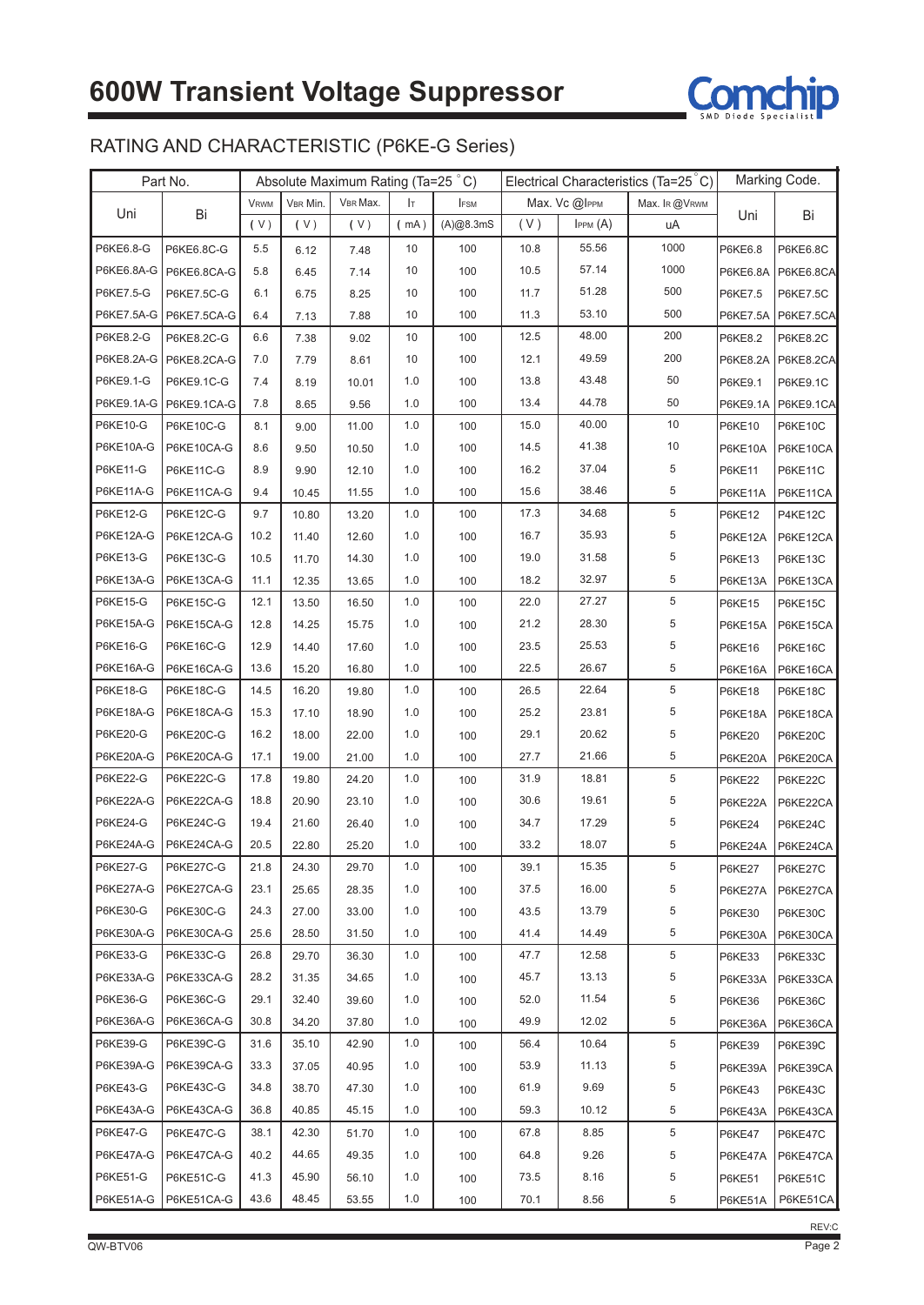

## RATING AND CHARACTERISTIC (P6KE-G Series)

|                 | Part No.               | Absolute Maximum Rating (Ta=25 °C) |          |          |      | Electrical Characteristics (Ta=25 C) |       |                    |               | Marking Code. |                    |
|-----------------|------------------------|------------------------------------|----------|----------|------|--------------------------------------|-------|--------------------|---------------|---------------|--------------------|
|                 |                        | <b>VRWM</b>                        | VBR Min. | VBR Max. | Iт   | <b>IFSM</b>                          |       | Max. $Vc$ $@$ IPPM | Max. IR @VRWM |               |                    |
| Uni             | Bi                     | (V)                                | (V)      | (V)      | (mA) | (A)@8.3mS                            | (V)   | IPPM(A)            | uA            | Uni           | Bi                 |
| P6KE56-G        | P6KE56C-G              | 45.4                               | 50.40    | 61.60    | 1.0  | 100                                  | 80.5  | 7.45               | 5             | <b>P6KE56</b> | P6KE56C            |
| P6KE56A-G       | P6KE56CA-G             | 47.8                               | 53.20    | 58.80    | 1.0  | 100                                  | 77.0  | 7.79               | 5             | P6KE56A       | P6KE56CA           |
| P6KE62-G        | P6KE62C-G              | 50.2                               | 55.80    | 68.20    | 1.0  | 100                                  | 89.0  | 6.74               | 5             | <b>P6KE62</b> | P6KE62C            |
| P6KE62A-G       | P6KE62CA-G             | 53.0                               | 58.90    | 65.10    | 1.0  | 100                                  | 85.0  | 7.06               | 5             | P6KE62A       | P6KE62CA           |
| P6KE68-G        | P6KE68C-G              | 55.1                               | 61.20    | 74.80    | 1.0  | 100                                  | 98.0  | 6.12               | 5             | <b>P6KE68</b> | P6KE68C            |
| P6KE68A-G       | P6KE68CA-G             | 58.1                               | 64.60    | 71.40    | 1.0  | 100                                  | 92.0  | 6.52               | 5             | P6KE68A       | P6KE68CA           |
| <b>P6KE75-G</b> | <b>P6KE75C-G</b>       | 60.7                               | 67.50    | 82.50    | 1.0  | 100                                  | 108.0 | 5.56               | 5             | <b>P6KE75</b> | P6KE75C            |
| P6KE75A-G       | P6KE75CA-G             | 64.1                               | 71.25    | 78.75    | 1.0  | 100                                  | 103.0 | 5.83               | 5             | P6KE75A       | P6KE75CA           |
| P6KE82-G        | P6KE82C-G              | 66.4                               | 73.80    | 90.20    | 1.0  | 100                                  | 118.0 | 5.08               | 5             | <b>P6KE82</b> | P6KE82C            |
| P6KE82A-G       | P6KE82CA-G             | 70.1                               | 77.90    | 86.10    | 1.0  | 100                                  | 113.0 | 5.31               | 5             | P6KE82A       | P6KE82CA           |
| P6KE91-G        | P6KE91C-G              | 73.7                               | 81.90    | 100.10   | 1.0  | 100                                  | 131.0 | 4.58               | 5             | <b>P6KE91</b> | P6KE91C            |
| P6KE91A-G       | P6KE91CA-G             | 77.8                               | 86.45    | 95.55    | 1.0  | 100                                  | 125.0 | 4.80               | 5             | P6KE91A       | P6KE91CA           |
| P6KE100-G       | P6KE100C-G             | 81.0                               | 90.00    | 110.00   | 1.0  | 100                                  | 144.0 | 4.17               | 5             | P6KE100       | <b>P4KE100C</b>    |
|                 | P6KE100A-G P6KE100CA-G | 85.5                               | 95.00    | 105.00   | 1.0  | 100                                  | 137.0 | 4.38               | 5             |               | P6KE100A P6KE100CA |
| P6KE110-G       | P6KE110C-G             | 89.2                               | 99.00    | 121.00   | 1.0  | 100                                  | 158.0 | 3.80               | 5             | P6KE110       | <b>P6KE110C</b>    |
|                 | P6KE110A-G P6KE110CA-G | 96.0                               | 104.50   | 115.50   | 1.0  | 100                                  | 152.0 | 3.95               | 5             |               | P6KE110A P6KE110CA |
| P6KE120-G       | P6KE120C-G             | 97.2                               | 108.00   | 132.00   | 1.0  | 100                                  | 173.0 | 3.47               | 5             | P6KE120       | P6KE120C           |
|                 | P6KE120A-G P6KE120CA-G | 102.0                              | 114.00   | 126.00   | 1.0  | 100                                  | 165.0 | 3.64               | 5             |               | P6KE120A P6KE120CA |
| P6KE130-G       | P6KE130C-G             | 105.0                              | 117.00   | 143.00   | 1.0  | 100                                  | 187.0 | 3.21               | 5             | P6KE130       | P6KE130C           |
|                 | P6KE130A-G P6KE130CA-G | 111.0                              | 123.50   | 136.50   | 1.0  | 100                                  | 179.0 | 3.35               | 5             |               | P6KE130A P6KE130CA |
| P6KE150-G       | P6KE150C-G             | 121.0                              | 135.00   | 165.00   | 1.0  | 100                                  | 215.0 | 2.79               | 5             | P6KE150       | <b>P6KE150C</b>    |
|                 | P6KE150A-G P6KE150CA-G | 128.0                              | 142.50   | 157.50   | 1.0  | 100                                  | 207.0 | 2.90               | 5             |               | P6KE150A P6KE150CA |
| P6KE160-G       | P6KE160C-G             | 130.0                              | 144.00   | 176.00   | 1.0  | 100                                  | 230.0 | 2.61               | 5             | P6KE160       | P6KE160C           |
|                 | P6KE160A-G P6KE160CA-G | 136.0                              | 152.00   | 168.00   | 1.0  | 100                                  | 219.0 | 2.74               | 5             |               | P6KE160A P6KE160CA |
| P6KE170-G       | <b>P6KE170C-G</b>      | 138.0                              | 153.00   | 187.00   | 1.0  | 100                                  | 244.0 | 2.46               | 5             | P6KE170       | <b>P6KE170C</b>    |
|                 | P6KE170A-G P6KE170CA-G | 145.0                              | 161.50   | 178.50   | 1.0  | 100                                  | 234.0 | 2.56               | 5             |               | P6KE170A P6KE170CA |
| P6KE180-G       | P6KE180C-G             | 146.0                              | 162.00   | 198.00   | 1.0  | 100                                  | 258.0 | 2.33               | 5             | P6KE180       | P6KE180C           |
|                 | P6KE180A-G P6KE180CA-G | 154.0                              | 171.00   | 289.00   | 1.0  | 100                                  | 246.0 | 2.44               | 5             |               | P6KE180A P6KE180CA |
|                 | P6KE200-G P6KE200C-G   | 162.0                              | 180.00   | 220.00   | 1.0  | 100                                  | 287.0 | 2.09               | 5             | P6KE200       | <b>P6KE200C</b>    |
|                 | P6KE200A-G P6KE200CA-G | 171.0                              | 190.00   | 210.00   | 1.0  | 100                                  | 274.0 | 2.19               | 5             |               | P6KE200A P6KE200CA |
| P6KE220-G       | P6KE220C-G             | 175.0                              | 198.00   | 242.00   | 1.0  | 100                                  | 344.0 | 1.74               | $\,$ 5 $\,$   | P6KE220       | <b>P6KE220C</b>    |
|                 | P6KE220A-G P6KE220CA-G | 185.0                              | 209.00   | 231.00   | 1.0  | 100                                  | 328.0 | 1.83               | 5             |               | P6KE220A P6KE220CA |
| P6KE250-G       | P6KE250C-G             | 202.0                              | 225.00   | 275.00   | 1.0  | 100                                  | 360.0 | 1.67               | 5             | P6KE250       | <b>P6KE250C</b>    |
|                 | P6KE250A-G P6KE250CA-G | 214.0                              | 237.50   | 262.50   | 1.0  | 100                                  | 344.0 | 1.74               | 5             |               | P6KE250A P6KE250CA |
| P6KE300-G       | P6KE300C-G             | 243.0                              | 270.00   | 330.00   | 1.0  | 100                                  | 430.0 | 1.40               | 5             | P6KE300       | <b>P6KE300C</b>    |
|                 | P6KE300A-G P6KE300CA-G | 256.0                              | 285.00   | 315.00   | 1.0  | 100                                  | 414.0 | 1.45               | 5             |               | P6KE300A P6KE300CA |
| P6KE350-G       | P6KE350C-G             | 284.2                              | 315.00   | 385.00   | 1.0  | 100                                  | 504.0 | 1.19               | 5             | P6KE350       | <b>P6KE350C</b>    |
|                 | P6KE350A-G P6KE350CA-G | 299.3                              | 332.50   | 367.50   | 1.0  | 100                                  | 482.0 | 1.24               | 5             |               | P6KE350A P6KE350CA |
| P6KE380-G       | P6KE380C-G             | 208.6                              | 342.00   | 418.00   | 1.0  | 100                                  | 547.2 | 1.10               | 5             | P6KE380       | <b>P6KE380C</b>    |
|                 | P6KE380A-G P6KE380CA-G | 324.9                              | 361.00   | 399.00   | 1.0  | 100                                  | 524.4 | 1.14               | 5             |               | P6KE380A P6KE380CA |
| P6KE400-G       | P6KE400C-G             | 324.8                              | 360.00   | 440.00   | 1.0  | 100                                  | 574.0 | 1.05               | 5             | P6KE400       | <b>P6KE400C</b>    |
|                 | P6KE400A-G P6KE400CA-G | 342.0                              | 380.00   | 420.00   | 1.0  | 100                                  | 548.0 | 1.09               | 5             |               | P6KE400A P6KE400CA |
| P6KE440-G       | P6KE440C-G             | 357.3                              | 396.00   | 484.00   | 1.0  | 100                                  | 633.6 | 0.95               | 5             | P6KE440       | <b>P6KE440C</b>    |
|                 | P6KE440A-G P6KE440CA-G | 376.2                              | 418.00   | 462.00   | 1.0  | 100                                  | 607.2 | 0.99               | 5             |               | P6KE440A P6KE440CA |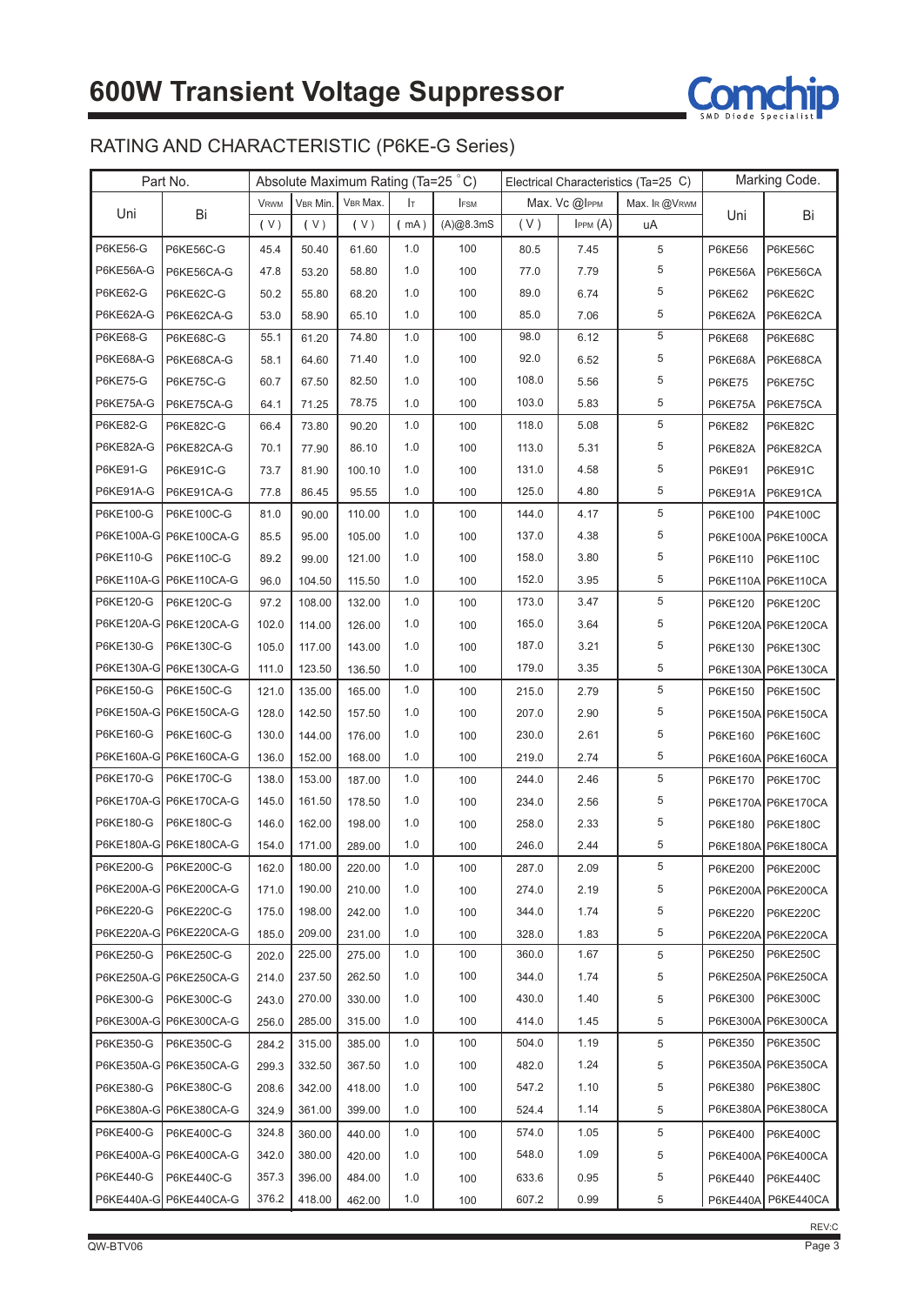

|                  | Part No.                | Absolute Maximum Rating (Ta=25 °C) |          |        |            |               | Electrical Characteristics (Ta=25 <sup>°</sup> C)<br>Marking Code. |               |    |                 |                  |
|------------------|-------------------------|------------------------------------|----------|--------|------------|---------------|--------------------------------------------------------------------|---------------|----|-----------------|------------------|
| Bi               | <b>VRWM</b>             | VBR Min.                           | VBR Max. | Iт.    | <b>FSM</b> | Max. Vc @IPPM |                                                                    | Max. IR @VRWM |    |                 |                  |
| Uni              |                         | V                                  | V        | V)     | mA)        | (A)@8.3mS     | (V)                                                                | IPPM(A)       | uA | Uni             | Bi               |
| <b>P6KE500-G</b> | P6KE500C-G              | 406.0                              | 450.00   | 550.00 | 1.0        | 100           | 720.0                                                              | 0.83          | 5  | <b>P6KE500</b>  | <b>P6KE500C</b>  |
|                  | P6KE500A-G P6KE500CA-G  | 427.5                              | 475.00   | 525.00 | 1.0        | 100           | 690.0                                                              | 0.87          | 5  | P6KE500A        | <b>P6KE500CA</b> |
| <b>P6KE520-G</b> | P6KE520C-G              | 422.2                              | 468.00   | 572.00 | 1.0        | 100           | 748.8                                                              | 0.80          | 5  | <b>P6KE520</b>  | <b>P6KE520C</b>  |
|                  | P6KE520A-G P6KE520CA-G  | 444.6                              | 494.00   | 546.00 | 1.0        | 100           | 717.6                                                              | 0.84          | 5  | <b>P6KE520A</b> | P6KE520CA        |
| <b>P6KE550-G</b> | P6KE550C-G              | 446.6                              | 495.00   | 605.00 | 1.0        | 100           | 792.0                                                              | 0.76          | 5  | <b>P6KE550</b>  | <b>P6KE550C</b>  |
|                  | P6KE550A-G P6KE550CA-G  | 470.3                              | 522.50   | 577.50 | 1.0        | 100           | 759.0                                                              | 0.79          | 5  | P6KE550A        | P6KE550CA        |
| P6KE600-G        | P6KE600C-G              | 487.2                              | 540.00   | 660.00 | 1.0        | 100           | 864.0                                                              | 0.69          | 5  | <b>P6KE600</b>  | <b>P6KE600C</b>  |
|                  | P6KE600A-G P6KE600CA-GI | 513.0                              | 570.00   | 630.00 | 1.0        | 100           | 828.0                                                              | 0.72          | 5  | P6KE600A        | <b>P6KE600CA</b> |

## RATING AND CHARACTERISTIC (P6KE-G Series)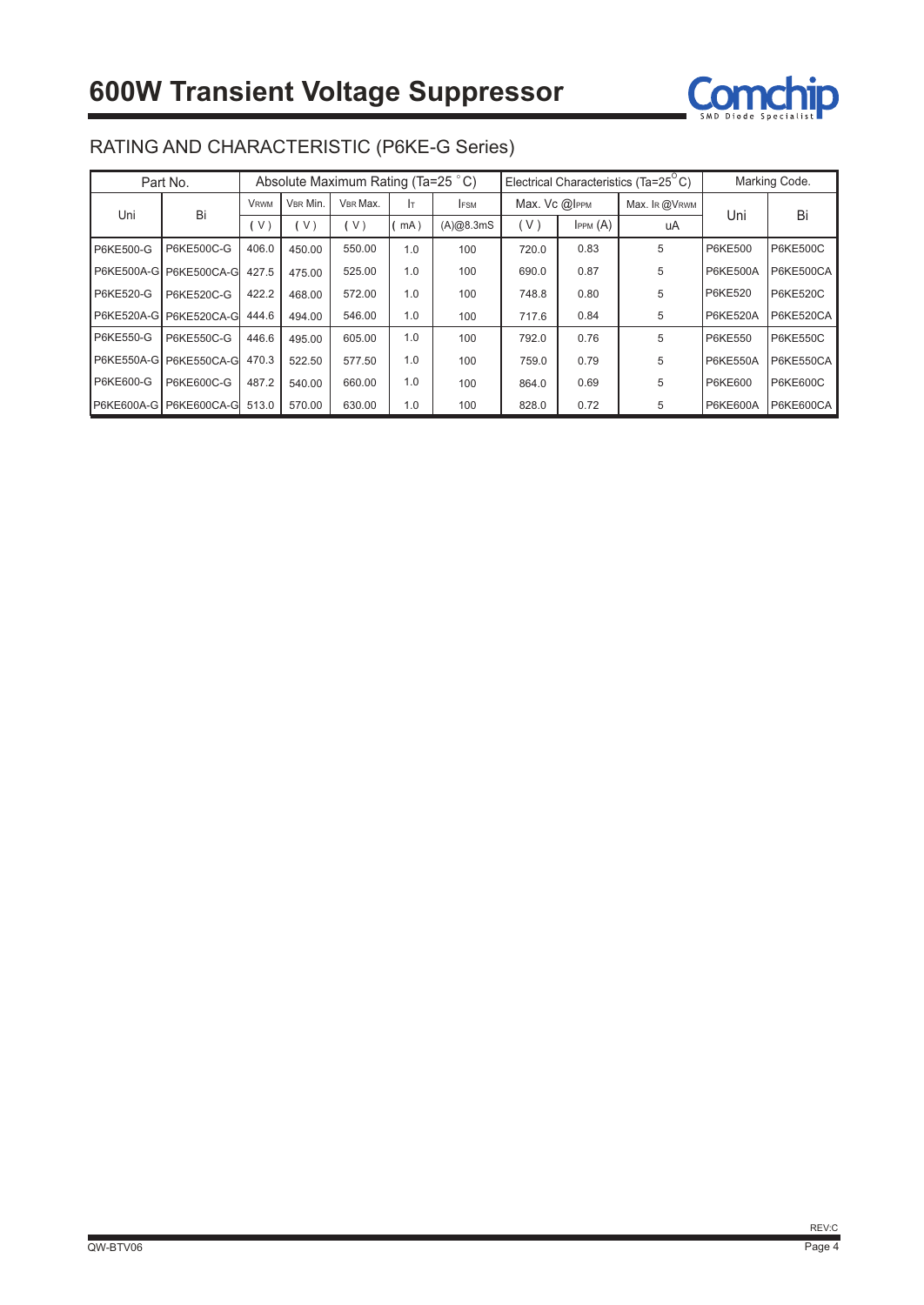

#### RATING AND CHARACTERISTIC CURVES (P6KE-G Series)



Fig.3 - Steady State Power Derating Curve



Fig.5 - Pulse Waveform





Number of Cycles at 60 Hz

Fig.4 - Peak Pulse Power Rating Curve



Fig.6 - Typical Junction Capacitance



Reverse Breakdown Voltage, VBR (V)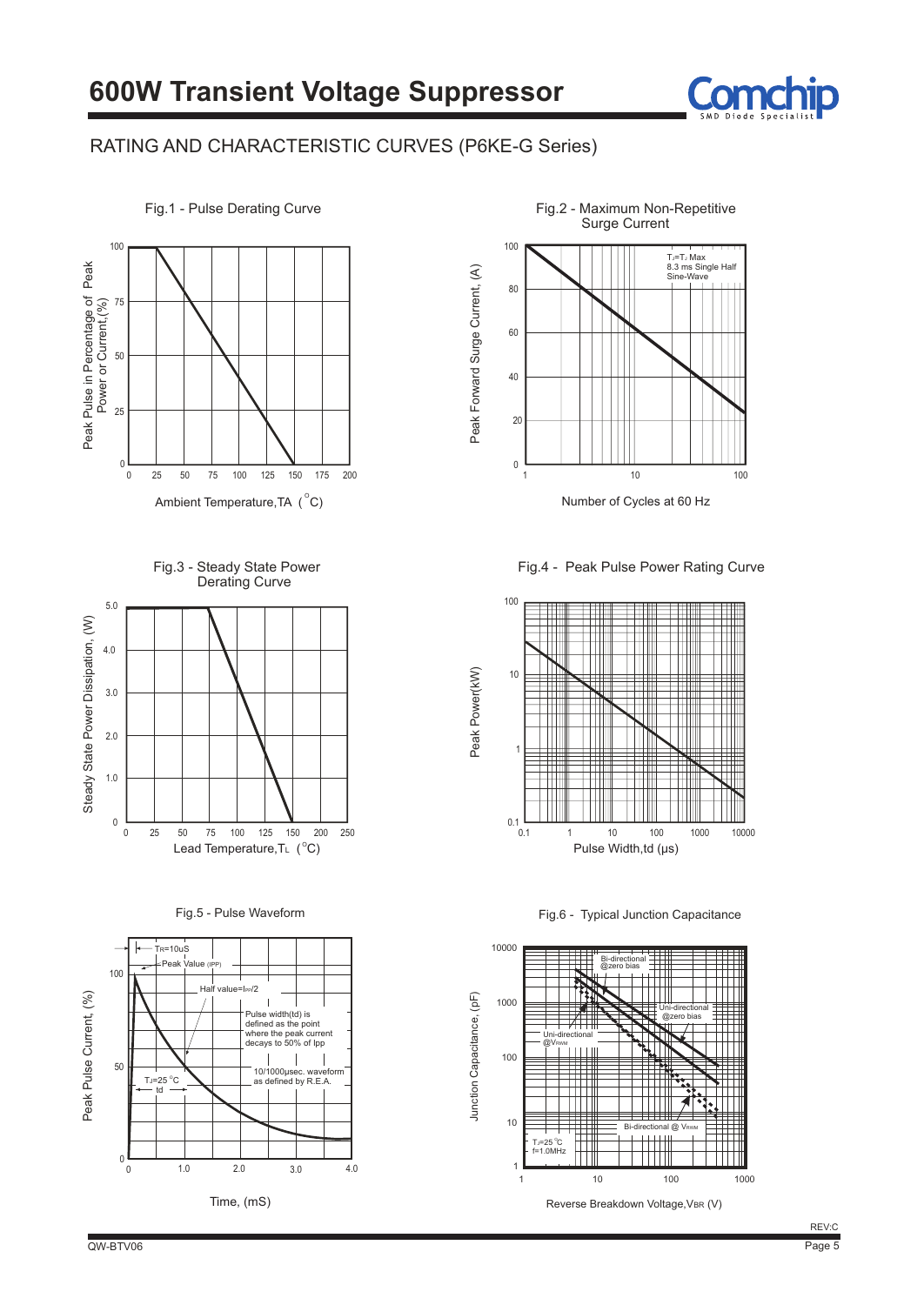

# **Taping Specification For Axial Lead Diodes**



|       | <b>SYMBOL</b> | Α                 |                   |               |                   |               | $L1-L2$       |
|-------|---------------|-------------------|-------------------|---------------|-------------------|---------------|---------------|
| DO-15 | (mm)          | $5.00 \pm 0.5$    | $52.0 \pm 0.5$    | $1.2$ (max)   | $6.0 \pm 0.4$     | $3$ (max)     | $1.0$ (max)   |
|       | (inch)        | $0.197 \pm 0.020$ | $2.047 \pm 0.020$ | $0.047$ (max) | $0.236 \pm 0.016$ | $0.118$ (max) | $0.039$ (max) |



## **Standard Packaging**

|              | <b>BOX</b>                            |                         |                      |                      |  |  |  |  |  |
|--------------|---------------------------------------|-------------------------|----------------------|----------------------|--|--|--|--|--|
| Case Type    | <b>Inner BOX Dimension</b><br>(L*W*H) | <b>Inner BOX</b><br>(K) | Box / Carton<br>(EA) | <b>CARTON</b><br>(K) |  |  |  |  |  |
| <b>DO-15</b> | 252*80*117                            |                         | 10                   | 20                   |  |  |  |  |  |
| DO-15        | 260*75*145                            |                         | 10                   | 30                   |  |  |  |  |  |